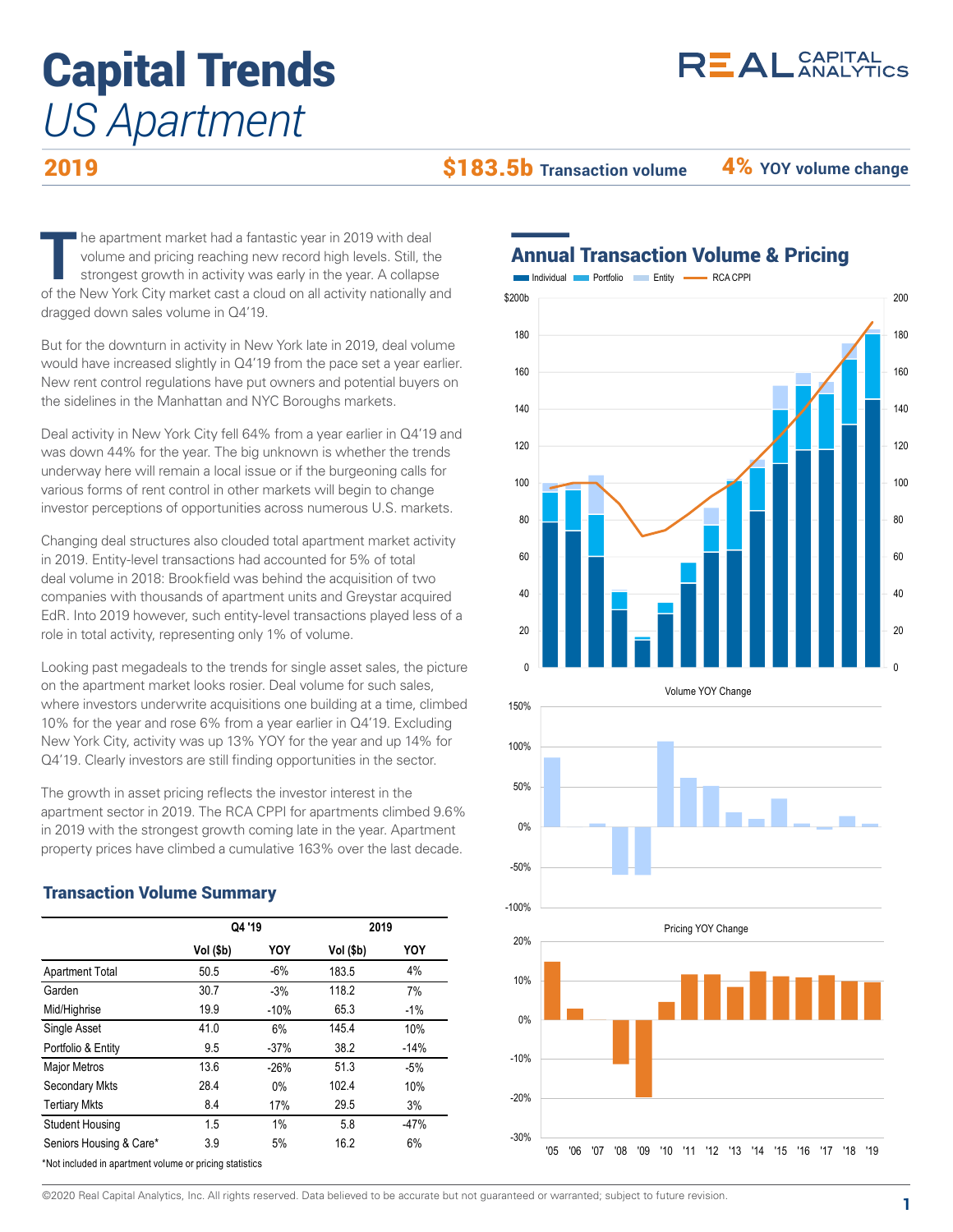# Trends of 2019

**Partment prices are at record highs as apartment cap rates <b>Cap Rates**<br>test record lows. Cap rates in total have been flat over the<br>halped the market get to this flat trend test record lows. Cap rates in total have been flat over the last two and a half years. That said, a sample issue has helped the market get to this flat trend.

Cap rates in the Non-Major Metros have been compressing over the last three years. Cap rates in these smaller markets averaged 5.7% in Q4'19 and were at 6.0% at the end of 2016. Cap rates averaged 5.0% in the 6 Major Metros in Q4'19 but stood at 4.7% three years earlier. Total cap rates are flat, with the 30 bps increase in the 6 Major Metros largely offset by the 30 bps decline in the smaller markets.

These smaller markets were also the strongest source of price growth in 2019: the RCA CPPI for these non-major areas increased 11.2% for the year. Apartment price growth in the major metros, by contrast, was up only 3.9% for the year.

Across apartment subtypes, the garden segments had the strongest year for deal volume with sales up 7% from 2018. The smaller markets where deal volume is growing tend to have lower urban densities and fewer highrise apartment assets. The decline in transaction activity for New York City – which for many is the definition of density – has driven much of the decline for mid/ highrise assets. Sales of such buildings were down 1% from the pace seen in 2018 and down 10% in Q4'19 from Q4'18.

Price growth was stronger for the garden segments in addition to stronger deal volume. The RCA CPPI for garden apartment assets rose 10.7% from a year earlier while that for mid/highrise assets increased only 2.2%.

For the decade, garden apartments posted a stronger increase in prices, with cumulative growth of 171% since the end of 2009. The RCA CPPI for mid/highrise assets was up 126% in the same time frame. The stronger growth over the decade is in part a function of the timing of recovery from the recession, but price growth for garden apartments has also outperformed over the last four years.



### Quarterly Transaction Volume



## Apartment Deal Volume and Pricing Summary

|                 | 2019 Volume |         |        |         |           | <b>RCA CPPI</b> | Q4'19 Price Averages |                 |               |
|-----------------|-------------|---------|--------|---------|-----------|-----------------|----------------------|-----------------|---------------|
|                 | Units       | YOY Cha | #Props | YOY Cha | 1-atr Cha | 1-vr Chg        | \$/unit              | <b>Cap Rate</b> | YOY Chg (bps) |
| Apartment       | .151.521    | $-3%$   | 8,328  | $-5%$   | 2.2%      | 9.6%            | 180.697              | 5.5%            |               |
| Garden          | 909.199     | $-1%$   | 6,613  | $-1\%$  | 2.7%      | 10.7%           | 141.949              | 5.6%            |               |
| Mid/Highrise    | 242.322     | $-9%$   | 1.715  | $-17%$  | 0.7%      | 2.2%            | 301.083              | 4.9%            | $-10$         |
| 6 Major Metro   | 181.666     | $-12%$  | 2.320  | $-18%$  | 0.7%      | 3.9%            | 277.532              | 5.0%            | 20            |
| Non-Major Metro | 969.855     | $-1%$   | 6,008  | 2%      | 2.5%      | 11.2%           | 157.558              | 5.7%            | $-10$         |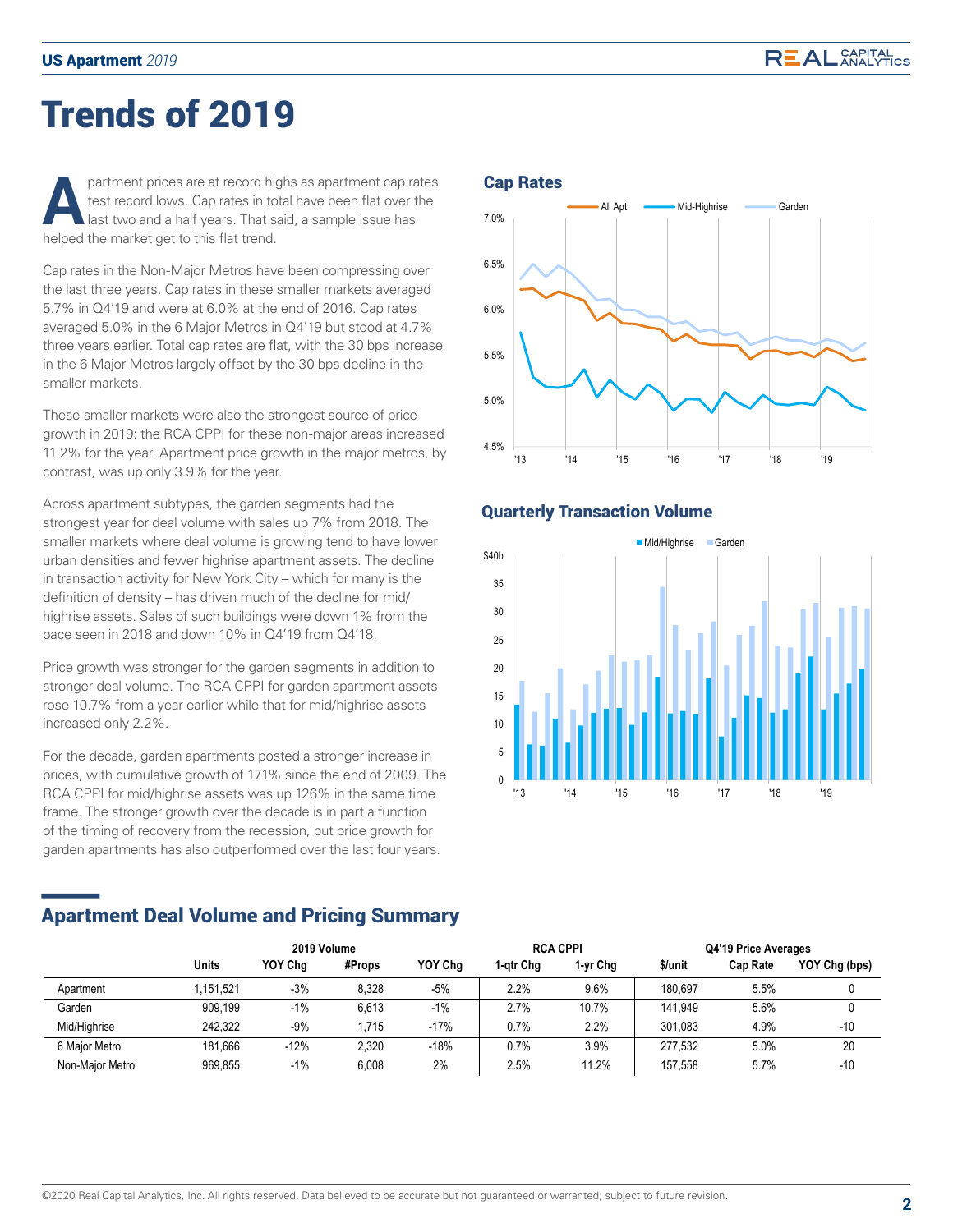# Market Momentum

The apartment sector grew over the last<br>decade to become the largest sector<br>for commercial real estate investment<br>in the U.S. Sterting in 2015, the sector has decade to become the largest sector for commercial real estate investment in the U.S. Starting in 2015, the sector has outperformed the office market with respect to total deal volume each year.

Stronger growth in deal volume has led to stronger growth in prices as well, with the RCA CPPI for the apartment sector up a cumulative 163% over the last decade versus only a 73% cumulative gain for the office sector. This outperformance for the apartment sector in general is also reflected in the performance of individual markets.

Generally speaking, the markets which have seen the strongest growth in deal volume

over the last decade are also those that experienced the strongest growth in prices. The markets situated in California, Nevada, Florida and Arizona experienced the most pain during the housing bust in the previous decade. Most of these markets have posted price growth well above the 163% cumulative gain set by the sector over the last decade. Volume has rebounded sharply in these markets as well, with deal activity often well above the 960% gain for the sector in total over the last 10 years.

There are markets which experienced aboveaverage growth in deal volume but did not have corresponding above-average growth in prices. Both Seattle and Dallas stand out in this category: volume has grown well above

the national trend but the cumulative gains in prices have mirrored the national trends.

Laggards include major investment destinations such as Chicago and the DC Metro area. Deal volume in these areas has rebounded less than the national trend over the last decade, which has contributed to a weaker gain in prices. The cumulative price increase has been less than 100% over the decade, which puts these markets behind the gain seen nationally.



## Market Momentum 2019

30%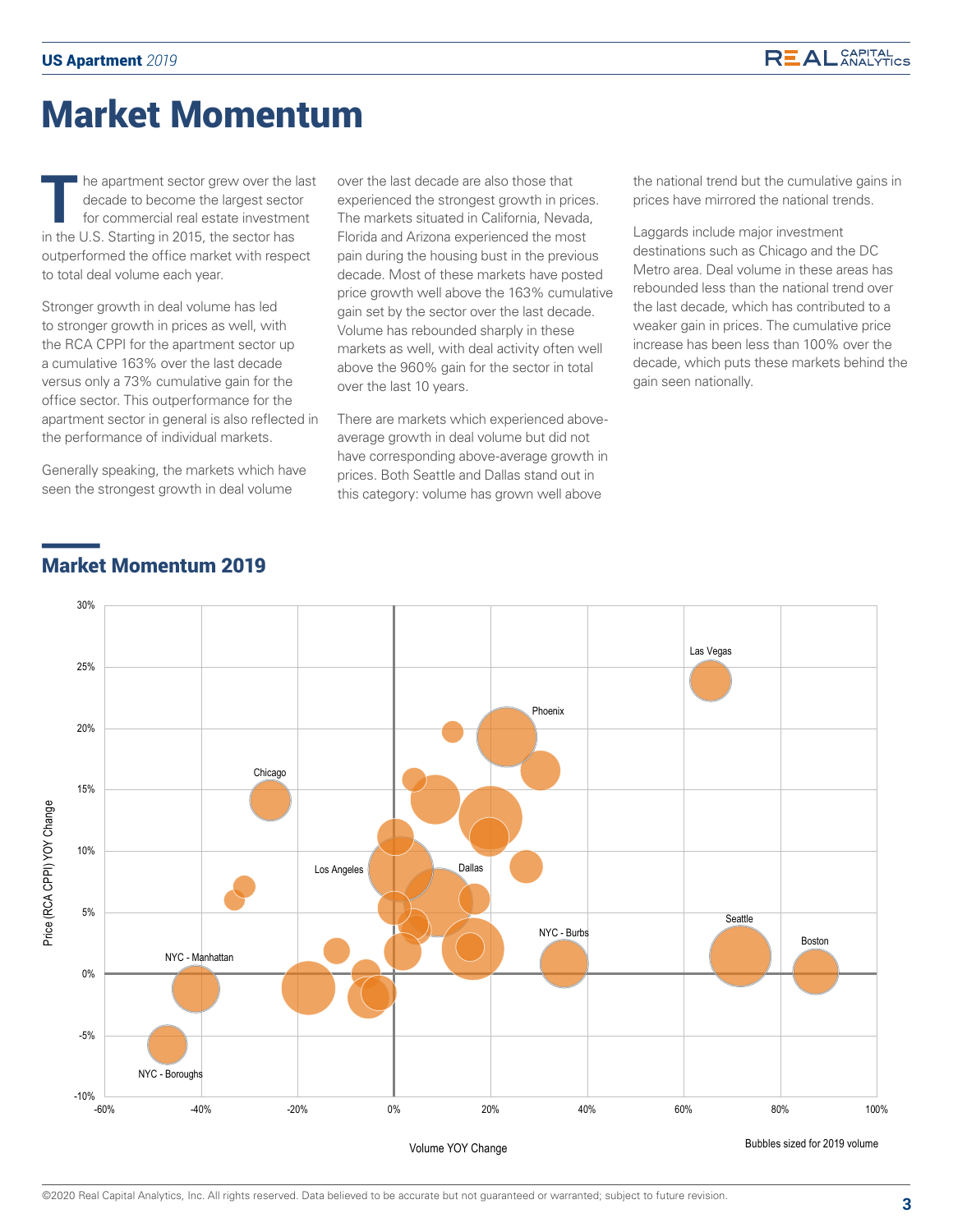# Top Markets

**O**nly two markets across the top 25 for deal volume in 2019 posted annual activity lower than their average seen over the last decade. As noted earlier, the changes to the rent control regulations in New York have taken away some of the momentum from the Manhattan and NYC Boroughs apartment markets. As owners and potential buyers come to grips with the implications of these rules, deal activity will stall for a time.

Dallas was the #1 market for deal activity in 2019 and has always been one of the top markets in the U.S. Manhattan held the top spot for most years throughout the decade but would need to see deal volume just a little over twice the 2019 activity to displace Dallas at this point.

Los Angeles and Atlanta were nearly tied for the #2 slot in the rankings, with less than \$100m in deal activity separating these two markets. Atlanta climbed more to get this high. The market is up from the #8 slot it occupied at the start of the decade and registered 2019 deal volume 63% higher than the average for the last decade. Los Angeles, by contrast, ended the decade in the #2 slot where it started.

The biggest mover in the rankings was Las Vegas which started the decade at the #51 slot for deal activity but climbed to #12 at the

end of the decade. This market was savaged by the housing market downturn which had severe follow-on effects for the apartment sector locally.

Markets driven by the technology sector generally moved up in the rankings over the last decade. Seattle, Austin, Boston and Raleigh/Durham each climbed at least seven spots in the rankings. The one exception was San Francisco, which fell from the #14 slot a decade ago to the #22 slot. The combination of cap rates below 4% and growing regulatory pressure is cooling investor interest in this market despite the allure of a growing technology sector.

## Most Active Apartment Markets 2019



Markets in **orange** denote record high annual volume in 2019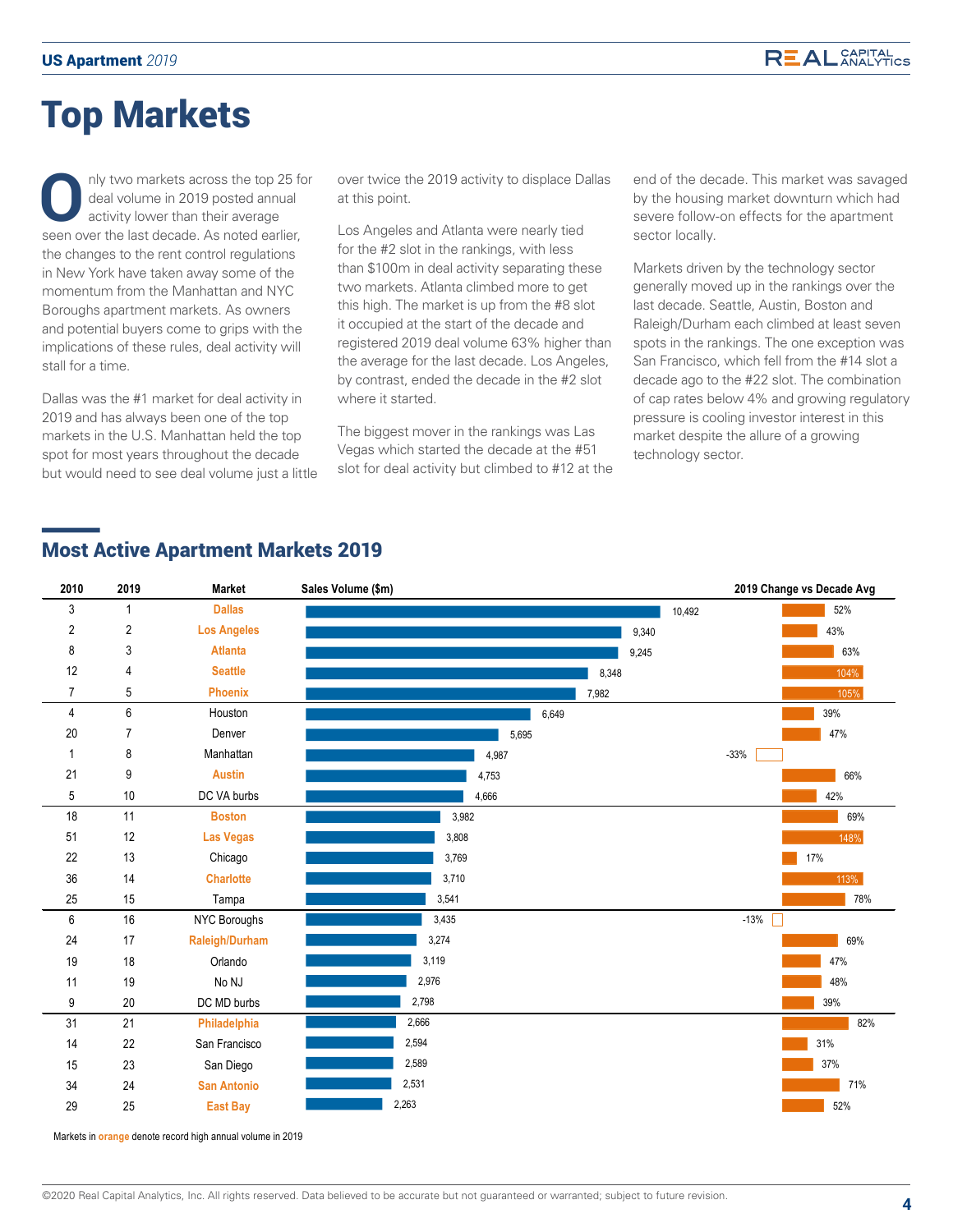# Market Table *All Apartment*

|                     | <b>All Apartment Transactions Reported Closed</b> |                     |                 | <b>Volume</b> |               | <b>Pricing</b>    |                        |                      |              |                 |                |
|---------------------|---------------------------------------------------|---------------------|-----------------|---------------|---------------|-------------------|------------------------|----------------------|--------------|-----------------|----------------|
|                     |                                                   |                     |                 |               |               |                   | <b>Price Per Sq Ft</b> |                      |              | <b>Cap Rate</b> |                |
| 2019                |                                                   | Vol (\$m)           | <b>YOY</b>      | #Props        | <b>YOY</b>    | Low               | Avg                    | High                 | Low          | Avg             | High           |
|                     | Baltimore                                         | 2,237.5             | 48%             | 60            | 11%           | 62,500            | 157,551                | 292,925              | 4.9%         | 5.8%            | 8.4%           |
| <b>Mid-Atlantic</b> | DC<br>DC MD burbs                                 | 1,468.2<br>2,797.9  | 27%<br>$-6%$    | 52<br>61      | 16%<br>$-20%$ | 82,639<br>61,538  | 303,069<br>187,961     | 630,137<br>356,364   | 4.0%<br>5.0% | 4.9%<br>5.8%    | 5.9%<br>6.4%   |
|                     | DC VA burbs                                       | 4,665.6             | 31%             | 64            | 23%           | 66,319            | 272,546                | 575,000              | 3.7%         | 5.2%            | 7.4%           |
|                     | Philadelphia                                      | 2,665.9             | 6%              | 110           | 12%           | 40,003            | 165,157                | 610,500              | 4.6%         | 5.7%            | 7.3%           |
|                     | Pittsburgh                                        | 707.8               | 115%            | 32            | 88%           | 50,757            | 151,672                | 253,540              | 3.2%         | 5.8%            | 6.8%           |
|                     | Richmond/Norfolk                                  | 1,725.6             | 26%             | 100           | 12%           | 23,240            | 124,435                | 357,895              | 4.4%         | 5.9%            | 7.2%           |
|                     | Tertiary Mid-Atlantic                             | 1,284.5             | $-26%$          | 112           | $-4%$         | 13,889            | 103,562                | 544,427              | 4.5%         | 6.2%            | 9.8%           |
|                     | <b>Total</b>                                      | 17,553.1            | 16%             | 591           | 8%            | 13,889            | 183,461                | 630,137              | 3.2%         | 5.7%            | 9.8%           |
|                     | Chicago                                           | 3,769.5             | $-26%$          | 191           | $-9%$         | 30,000            | 197,002                | 1,017,857            | 4.0%         | 5.7%            | 8.2%           |
| <b>Midwest</b>      | Cincinnati                                        | 475.1               | $-22%$          | 53            | 10%           | 14,272            | 63,052                 | 221,739              | 5.7%         | 6.7%            | 9.6%           |
|                     | Cleveland                                         | 345.9               | $-51%$          | 35            | $-8%$         | 30,337            | 68,005                 | 216,463              | 5.5%         | 7.4%            | 11.7%          |
|                     | Columbus                                          | 865.5               | $-30%$          | 48            | $-11%$        | 29,444            | 79,623                 | 255,499              | 5.0%         | 6.3%            | 8.6%           |
|                     | Detroit                                           | 508.7               | 45%             | 28            | $-26%$        | 19,207            | 79,696                 | 204,762              | 5.1%         | 6.6%            | 8.7%           |
|                     | Indianapolis                                      | 613.3               | $-39%$          | 41            | $-31%$        | 35,000            | 76,276                 | 250,000              | 4.7%         | 6.0%            | 7.6%           |
|                     | Kansas City                                       | 1,077.7             | 18%             | 64            | 3%            | 28,005            | 101,504                | 179,933              | 4.5%         | 5.7%            | 7.5%           |
|                     | Minneapolis                                       | 1,654.6             | $-12%$          | 118           | $-1\%$        | 34,570            | 176,359                | 379,463              | 4.6%         | 5.5%            | 7.0%           |
|                     | St Louis                                          | 590.5               | $-45%$          | 43<br>392     | $-33%$        | 23,416            | 93,474                 | 409,091              | 5.1%         | 6.3%<br>6.5%    | 7.7%           |
|                     | <b>Tertiary Midwest</b><br><b>Total</b>           | 3,857.5<br>13,758.1 | $-4%$<br>$-18%$ | 1,013         | 12%<br>$-3%$  | 11,276<br>11,276  | 80,159<br>116,678      | 675,000<br>1,017,857 | 4.2%<br>4.0% | 6.2%            | 11.5%<br>11.7% |
|                     | Boston                                            | 3,982.1             | 77%             | 94            | 3%            | 95,000            | 327,341                | 806,452              | 3.7%         | 5.0%            | 6.3%           |
| <b>Northeast</b>    | Hartford                                          | 159.7               | $-63%$          | 25            | $-17%$        | 32,143            | 100,065                | 207,879              | 4.9%         | 6.5%            | 10.4%          |
|                     | Long Island                                       | 968.7               | 397%            | 21            | 50%           | 166,327           | 330,902                | 515,629              | 5.0%         | 5.4%            | 5.9%           |
|                     | Manhattan                                         | 4,987.3             | $-41%$          | 175           | $-42%$        | 76,800            | 549,859                | 3,903,000            | 3.3%         | 4.4%            | 6.3%           |
|                     | No NJ                                             | 2,976.1             | 25%             | 167           | $-39%$        | 68,773            | 246,144                | 699,867              | 3.3%         | 5.3%            | 7.4%           |
|                     | <b>NYC Boroughs</b>                               | 3,434.9             | $-47%$          | 229           | $-38%$        | 76,056            | 330,199                | 1,356,364            | 2.6%         | 4.9%            | 7.0%           |
|                     | Stamford                                          | 464.8               | 3%              | 18            | $-5%$         | 89,545            | 271,706                | 482,759              | 4.1%         | 5.2%            | 6.2%           |
|                     | Westchester                                       | 740.9               | $-4%$           | 29            | $-12%$        | 77,500            | 297,726                | 802,198              | 4.6%         | 5.7%            | 7.2%           |
|                     | <b>Tertiary Northeast</b>                         | 2,585.6             | 39%             | 184           | 44%           | 4,859             | 128,677                | 450,000              | 4.2%         | 6.1%            | 10.7%          |
|                     | <b>Total</b>                                      | 20,300.1            | $-13%$          | 942           | $-25%$        | 4,859             | 293,635                | 3,903,000            | 2.6%         | 5.3%            | 10.7%          |
|                     | Atlanta                                           | 9,244.7             | 20%             | 309           | 23%           | 16,432            | 132,770                | 678,567              | 4.1%         | 5.5%            | 7.6%           |
| <b>Southeast</b>    | Broward                                           | 1,818.2             | 6%              | 47            | $-18%$        | 101,852           | 223,198                | 345,178              | 4.3%         | 5.4%            | 6.5%           |
|                     | Charlotte                                         | 3,709.7             | 30%             | 104           | 6%            | 35,093            | 174,291                | 392,954              | 3.2%         | 5.4%            | 7.7%           |
|                     | Jacksonville                                      | 1,359.6             | 4%              | 66            | $0\%$         | 34,807            | 103,460                | 220,833              | 3.5%         | 5.7%            | 7.1%           |
|                     | Memphis<br>Miami                                  | 521.3<br>1,400.1    | $-6%$<br>26%    | 36<br>92      | $-14%$<br>1%  | 14,311<br>31,373  | 72,415<br>208,501      | 238,596<br>1,048,387 | 5.7%<br>4.0% | 6.3%<br>5.5%    | 7.2%<br>9.2%   |
|                     | Nashville                                         | 2,013.4             | 5%              | 57            | 4%            | 58,510            | 185,182                | 475,000              | 4.5%         | 5.4%            | 6.5%           |
|                     | Orlando                                           | 3,119.0             | 0%              | 69            | $-12%$        | 44,688            | 175,744                | 315,390              | 4.2%         | 5.2%            | 6.6%           |
|                     | Palm Beach                                        | 828.9               | $-43%$          | 35            | $-17%$        | 19,141            | 171,761                | 378,182              | 4.1%         | 5.5%            | 7.2%           |
|                     | Raleigh/Durham                                    | 3,274.4             | 2%              | 96            | 17%           | 28,667            | 166,766                | 550,000              | 3.3%         | 5.1%            | 7.0%           |
|                     | Tampa                                             | 3,540.6             | 20%             | 98            | $-2%$         | 60,345            | 163,723                | 440,213              | 3.5%         | 5.4%            | 8.8%           |
|                     | <b>Tertiary Southeast</b>                         | 13,933.3            | 14%             | 809           | $-1%$         | 18,750            | 100,230                | 691,667              | 4.3%         | 6.0%            | 9.1%           |
|                     | <b>Total</b>                                      | 44,763.2            | 12%             | 1,818         | 2%            | 14,311            | 133,137                | 1,048,387            | 3.2%         | 5.7%            | 9.2%           |
|                     | Austin                                            | 4,753.2             | 18%             | 136           | 17%           | 67,130            | 177,012                | 642,857              | 4.2%         | 5.2%            | 6.5%           |
| <b>Southwest</b>    | Dallas                                            | 10,492.1            | 9%              | 348           | $-17%$        | 36,354            | 141,543                | 644,809              | 3.8%         | 5.4%            | 7.4%           |
|                     | Denver                                            | 5.695.5             | 9%              | 167           | 1%            | 71,875            | 247,274                | 841,609              | 3.0%         | 5.2%            | 6.5%           |
|                     | Houston                                           | 6,649.3             | $-18%$          | 231           | $-20%$        | 35,235            | 127,644                | 493,333              | 3.5%         | 5.7%            | 7.6%           |
|                     | Phoenix                                           | 7,982.1             | 23%             | 259           | 20%           | 33,129            | 166,723                | 442,308              | 3.2%         | 5.2%            | 10.5%          |
|                     | San Antonio                                       | 2,531.3             | 1%              | 106           | $-12%$        | 18,034            | 114,632                | 279,503              | 4.4%         | 5.9%            | 8.7%           |
|                     | <b>Tertiary Southwest</b>                         | 6,141.7             | $-4%$           | 410           | $-11%$        | 18,260            | 96,050                 | 649,208              | 4.0%         | 6.2%            | 9.0%           |
|                     | Total                                             | 44,245.2            | 5%              | 1,657         | $-7%$         | 18,034<br>119,048 | 152,233                | 841,609              | 3.0%         | 5.6%<br>4.8%    | 10.5%<br>6.9%  |
| <b>West</b>         | East Bay<br><b>Inland Empire</b>                  | 2,263.3<br>2,015.7  | 17%<br>$-6%$    | 118<br>76     | 16%<br>$-4%$  | 34,557            | 361,247<br>200,588     | 793,478<br>475,625   | 3.5%<br>3.7% | 5.2%            | 7.1%           |
|                     | Las Vegas                                         | 3,808.4             | 66%             | 101           | 20%           | 63,847            | 164,072                | 297,674              | 4.5%         | 5.3%            | 6.7%           |
|                     | Los Angeles                                       | 9,340.2             | 1%              | 728           | $-5%$         | 63,750            | 321,039                | 1,666,667            | 2.4%         | 4.6%            | 10.0%          |
|                     | Orange Co                                         | 1,054.2             | $-33%$          | 71            | $-10%$        | 148,529           | 283,968                | 508,061              | 3.5%         | 4.5%            | 8.0%           |
|                     | Portland                                          | 2,180.7             | $4\%$           | 110           | $-15%$        | 83,654            | 238,459                | 463,235              | 4.0%         | 5.2%            | 7.0%           |
|                     | Sacramento                                        | 1,188.5             | $-31%$          | 70            | $-36%$        | 71,429            | 177,600                | 439,858              | 4.3%         | 5.2%            | 6.7%           |
|                     | Salt Lake City                                    | 1,026.1             | $-23%$          | 58            | $5\%$         | 69,792            | 234,151                | 439,286              | 4.2%         | 5.3%            | 6.6%           |
|                     | San Diego                                         | 2,589.3             | 27%             | 162           | 19%           | 125,000           | 300,739                | 1,135,667            | 3.5%         | 4.6%            | 6.1%           |
|                     | San Francisco                                     | 2,594.5             | $0\%$           | 106           | $-41%$        | 154,545           | 626,562                | 976,667              | 3.3%         | 4.4%            | 5.4%           |
|                     | San Jose                                          | 1,860.7             | 16%             | 45            | $-21%$        | 157,500           | 499,214                | 884,848              | 3.6%         | 4.7%            | 5.7%           |
|                     | Seattle                                           | 8,348.2             | 72%             | 293           | 19%           | 60,011            | 294,008                | 790,991              | 2.6%         | 4.8%            | 8.2%           |
|                     | <b>Tertiary West</b>                              | 4,259.3             | $-9%$           | 330           | 6%            | 35,625            | 153,793                | 750,000              | 4.3%         | 5.8%            | 12.5%          |
|                     | <b>Total</b>                                      | 42,586.7            | 12%             | 2,279         | $-2%$         | 34,557            | 262,089                | 1,666,667            | 2.4%         | 5.0%            | 12.5%          |
| <b>Total</b>        |                                                   |                     |                 |               |               |                   |                        |                      |              |                 |                |
|                     | <b>Total US</b>                                   | 183,534.5           | $4\%$           | 8,328         | $-5%$         | 4,859             | 173,930                | 3,903,000            | 2.4%         | 5.5%            | 12.5%          |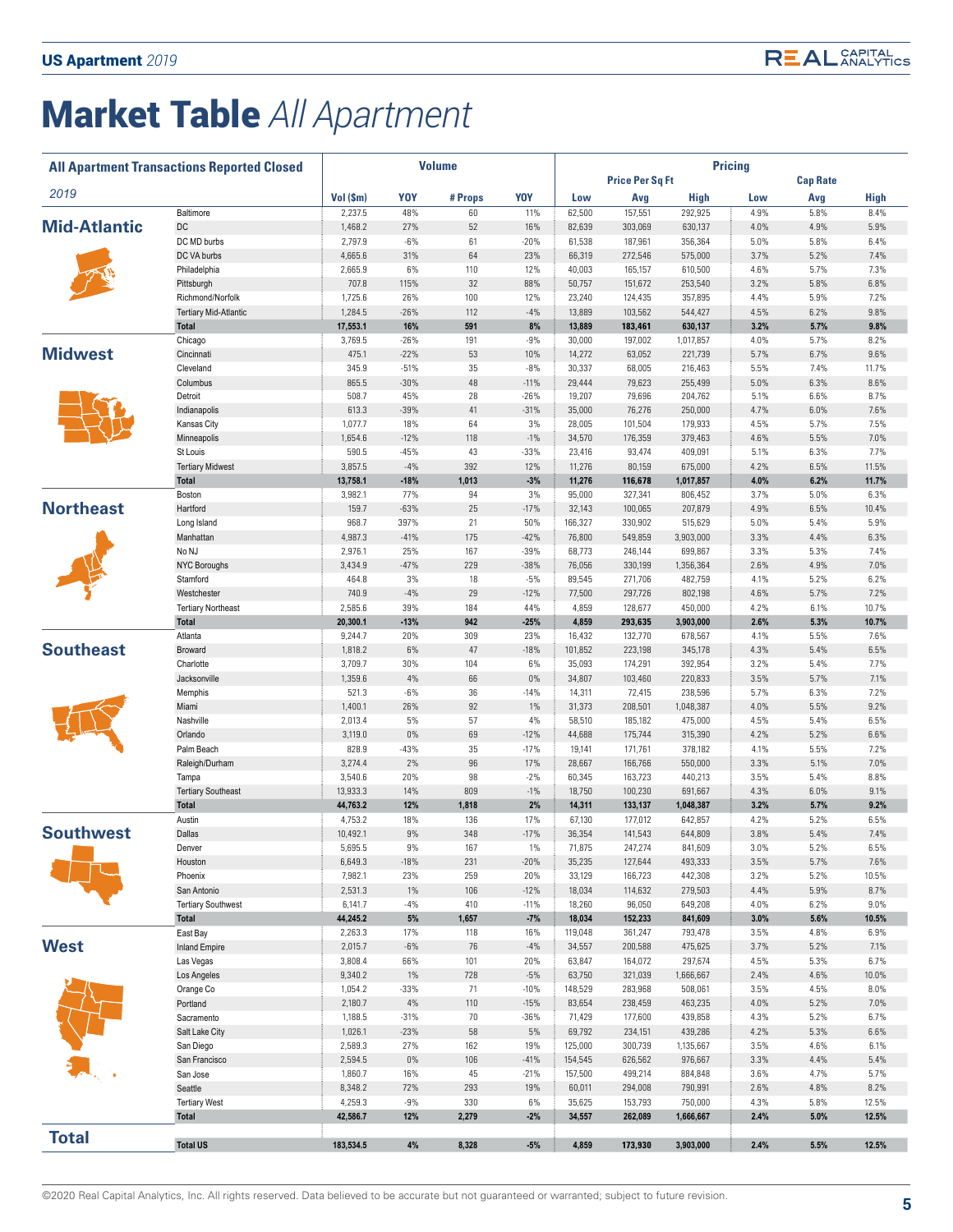# Top Buyers and Sellers *2019*

Kushner Companies Morgan Properties WashREIT Delek Group UDR

#### **Midwest**

Goldman Sachs BH Management Svcs Monarch Weidner Apt Homes Chetrit Group

#### **Northeast**

Invesco Real Estate L&M Dev Prtnrs UDR Mack-Cali Morgan Properties

### **Southeast**

**BREIT** Guardian Life Insurance TruAmerica Multifamily Tricon PSP Investments

#### **Southwest**

Cortland BREIT American Landmark Tricon Knightvest Capital

#### **West**

BREIT Brookfield AM Equity Residential Essex Property Trust Blackstone

*Ranked by investment volume*

# Top Buyers by Region By Apartment Investment Volume (\$b)



# By Number of Apartment Properties



Methodology: Rankings are based on the pro-rated share of the total property or portfolio value. In the case of joint ventures, full credit is assigned to each investor. For more information please visit the RCA website.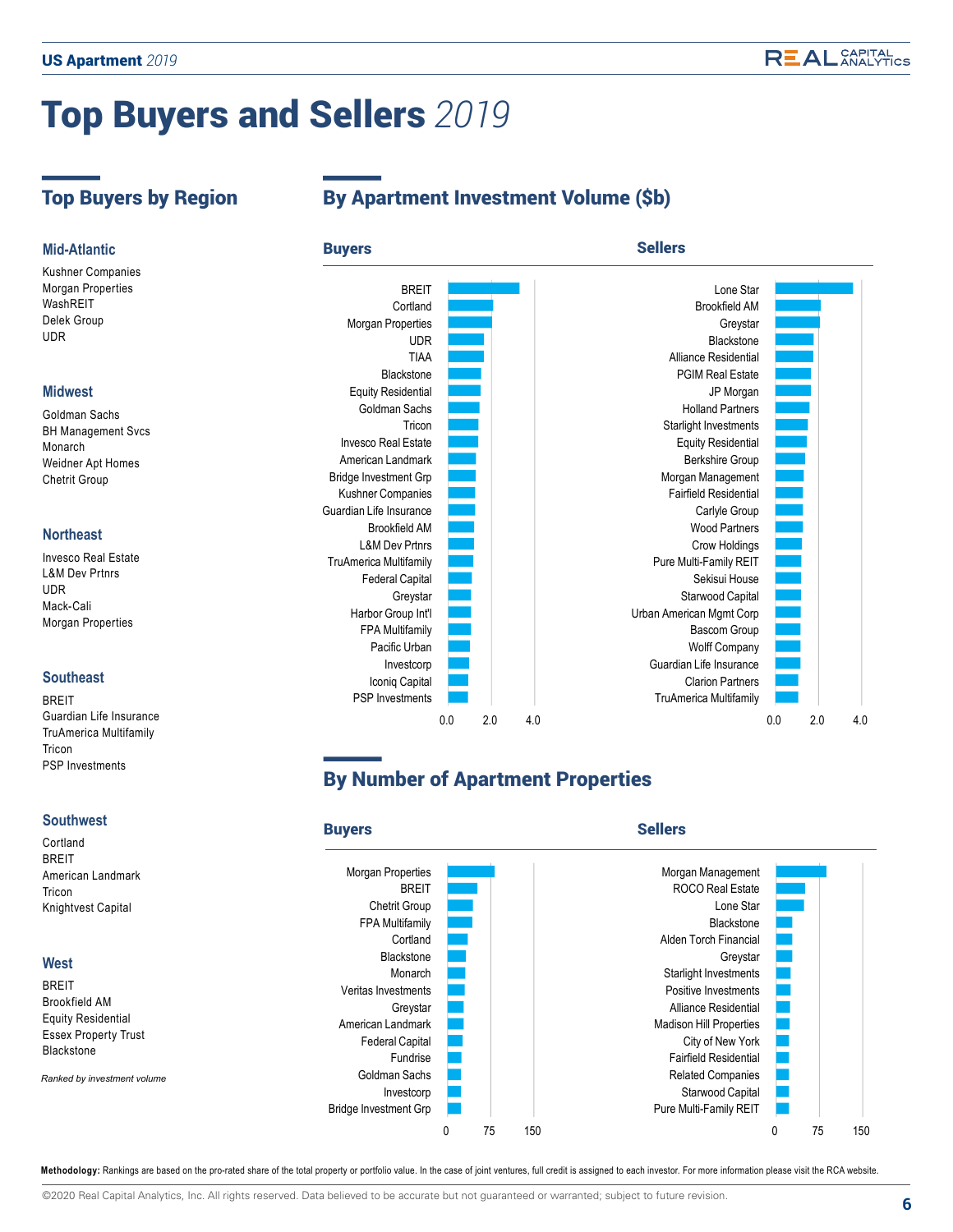# Top Brokers *2019*

Walker & Dunlop

# By Region By Apartment Investment Volume (\$b)



## **By Number of Apartment Properties**



Methodology: Full credit assigned to each broker when multiple brokers involved. For partial-interest, volume is based on the pro-rated share of the total property or portfolio value. Based on sell-side representation. The transaction volume of brokerage firms that have merged are left unconsolidated before the merger date and are attributed to the surviving or newly formed company after the merger date. For more information on rankings please visit the RCA website.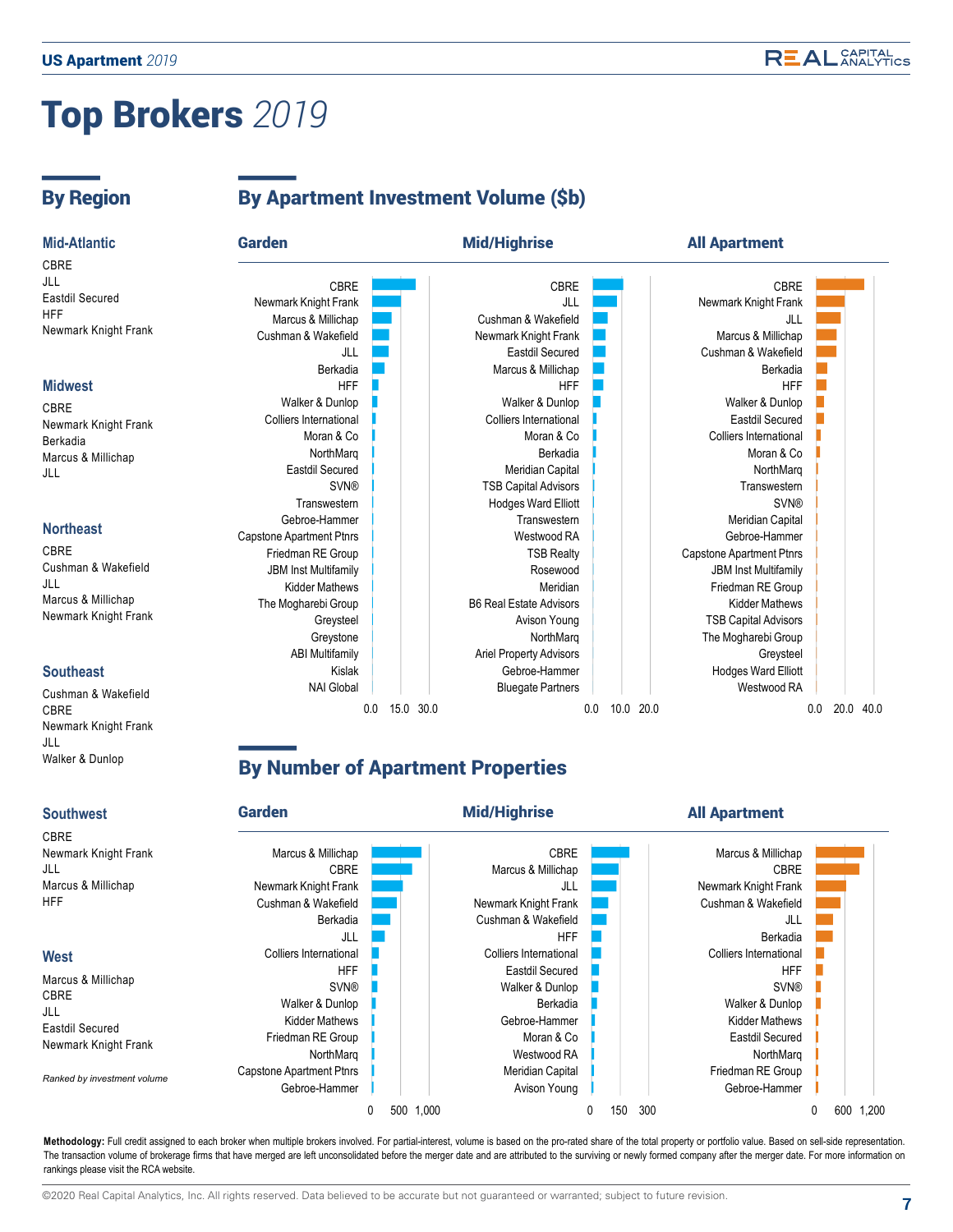**REAL** CAPITAL

# Top Deals *2019*

## **Property Sales**

|                 | <b>Property</b>                             | Location           | <b>Size</b>    | <b>Type</b> | Volume $(\$m)^{\Delta}$  | \$/unit                  | <b>Buyer</b>                         | <b>Seller</b>                             |
|-----------------|---------------------------------------------|--------------------|----------------|-------------|--------------------------|--------------------------|--------------------------------------|-------------------------------------------|
|                 | <b>Liberty Towers</b>                       | Jersey City, NJ    | 648<br>units   | APT         | 409.0                    | 631,173                  | Mack-Cali                            | JP Morgan                                 |
| $\mathbf{2}$    | The Glendon                                 | Los Angeles, CA    | 350 units      | <b>APT</b>  | 365.0                    | 1,042,952                | Douglas Emmett Realty JV QIA         | <b>Clarion Partners</b>                   |
| 3               | <b>Blu Harbor Windsor</b>                   | Redwood City, CA   | 402<br>units   | APT         | 325.6                    | 810,000                  | GID                                  | Pauls Corp JV Fortress                    |
|                 | The Avant at Pembroke Pines                 | Pembroke Pines, FL | 1,520<br>units | APT         | 322.0                    | 211,842                  | <b>Nexpoint Res Trust</b>            | Prospect Capital JV GoldOller RE Invts    |
| 5               | Mosso                                       | San Francisco, CA  | 463<br>units   | APT         | 310.8                    | 671,166                  | <b>Brookfield AM</b>                 | Essex Property Trust JV CPP Invmt Board   |
| $6\overline{6}$ | Jasper Rincon Hill                          | San Francisco, CA  | 319<br>units   | APT         | 306.5                    | 960,815                  | Northwestern Mutual                  | <b>Crescent Heights</b>                   |
|                 | <b>Union Denver</b>                         | Denver, CO         | 579<br>units   | APT         | 304.0                    | 525,043                  | Iconiq Capital                       | Holland Partners JV Sekisui House         |
| 8               | The Village Residences                      | Mountain View, CA  | 330<br>units   | APT         | 292.0                    | 884,848                  | <b>Brookfield AM</b>                 | Carmel Partners JV Merlone Geier Partners |
| 9               | The Sofia                                   | Los Angeles, CA    | 606<br>units   | APT         | 272.5                    | 449,670                  | Carlyle Group                        | Holland Partners JV Sekisui House         |
| 10              | The Commons                                 | Norwood, MA        | 914<br>units   | APT         | 269.9                    | 295,295                  | <b>UDR</b>                           | Prospect Ridge JV John M Corcoran and Co  |
| 11              | Soho Lofts                                  | Jersey City, NJ    | 377<br>units   | APT         | 263.9                    | 699,867                  | Mack-Cali                            | AEW JV Manhattan Building Company         |
| 12 <sup>2</sup> | <b>Truffles Tribeca</b>                     | New York, NY       | 291<br>units   | <b>APT</b>  | 259.0                    | 890,034                  | <b>Related Companies</b>             | Jack Parker Corp                          |
| 13              | Domain Apartments                           | San Jose, CA       | 444<br>units   | <b>APT</b>  | 255.5                    | 575,450                  | Prime Group                          | Equity Residential JV Northwestern Mutual |
| 14              | <b>Skyline Towers</b>                       | Falls Church, VA   | 939<br>units   | APT         | $\overline{\phantom{a}}$ | $\overline{\phantom{a}}$ | CIM Group                            | <b>Equity Residential</b>                 |
| 15              | The Hub                                     | Brooklyn, NY       | 750<br>units   | APT         | 253.0 *                  | 544,000                  | JP Morgan                            | <b>Steiner Equities</b>                   |
| 16              | <b>Ritz Plaza</b>                           | New York, NY       | 479<br>units   | <b>APT</b>  | $250.1$ *                | 779,152                  | Carlyle Group                        | <b>CDPQ</b>                               |
| 17              | Archstone Chelsea                           | New York, NY       | 266<br>units   | APT         | 240.0                    | 902,256                  | Greystar                             | <b>Equity Residential</b>                 |
| 18              | Aura Pentagon City                          | Arlington, VA      | 534<br>units   | APT         | 228.0                    | 426,966                  | Polinger Co JV State St Global Advs  | <b>UBS JV Paradigm Companies</b>          |
| 19              | Jefferson Hills                             | Framingham, MA     | 1,020<br>units | APT         | 227.1                    | 222,598                  | <b>DSF Group</b>                     | Blackstone                                |
| 20              | Met Tower                                   | Seattle, WA        | 366<br>units   | APT         | 216.0                    | 590,062                  | Continental Props JV Low Tide Props  | CBRE Global Investors OBO ADIA            |
| 21              | 1760 Third Avenue                           | New York, NY       | 506<br>units   | APT         | 212.5                    | 419,960                  | 60 Guilders JV The Feil Organization | <b>Chetrit Group</b>                      |
| 22              | The Danforth                                | Seattle, WA        | 265<br>units   | <b>APT</b>  | 209.6                    | 790,991                  | Vanbarton Group                      | Columbia Pacific                          |
| 23              | Aqua (19F-80F) (Bulk Condo)                 | Chicago, IL        | 474<br>units   | <b>APT</b>  | 190.5 *                  | 535,861                  | Ares Management                      | JP Morgan                                 |
| 24              | Next on Sixth                               | Los Angeles, CA    | 398<br>units   | APT         | 189.0                    | 474,874                  | <b>Equity Residential</b>            | <b>Century West Partners</b>              |
| 25              | Pallas Townhomes & Apartments Beaverton, OR |                    | 554<br>units   | APT         | 186.0                    | 335.740                  | <b>MG Properties</b>                 | Invesco Real Estate JV Holland Partners   |

### **Portfolio Sales**

|                | <b>Buyer</b>                          | <b>Seller</b>                             | Location      | # Props         | <b>Type</b> | Volume $(\$m)$ <sup><math>\Delta</math></sup> |
|----------------|---------------------------------------|-------------------------------------------|---------------|-----------------|-------------|-----------------------------------------------|
|                | Tricon                                | Starlight Investments                     | Multiple, USA | 23              | APT         | 1,400.0                                       |
| $\overline{2}$ | Cortland                              | Pure Multi-Family REIT                    | Southwest     | 22              | APT         | 1,200.0                                       |
| 3              | L&M Dev Prtnrs JV Invesco Real Estate | Brookfield AM JV Urban American Mgmt Corp | New York, NY  | 4               | APT         | 1,160.0                                       |
| 4              | <b>Kushner Companies</b>              | Lone Star                                 | Mid-Atlantic  | 16              | APT         | 1,133.3                                       |
| 5              | Morgan Properties                     | Morgan Management                         | Multiple, USA | 69              | APT         | $\overline{\phantom{a}}$                      |
| $6^{\circ}$    | <b>PSP</b> Investments                | <b>Berkshire Group</b>                    | Multiple, USA | 12              | APT         | $\overline{\phantom{a}}$                      |
|                | Morgan Properties                     | Lone Star                                 | Mid-Atlantic  | 10              | APT         | 874.0                                         |
| 8              | <b>TIAA</b>                           | Simpson Housing LLLP                      | Multiple, USA | 10              | APT         | 850.0                                         |
| 9              | <b>BREIT</b>                          | Praedium Group                            | Multiple, USA | 12              | APT         | 738.2                                         |
| 10             | <b>UDR</b>                            | MetLife                                   | Multiple, USA | 10 <sup>°</sup> | <b>APT</b>  | $550.0*$                                      |

△ When prices are not known, estimated prices are used in the ranking but are not shown. Volume is adjusted pro-rata for partial interests although \$/unit reflects 100% valuation.

\* Partial interest \*\* Forward sale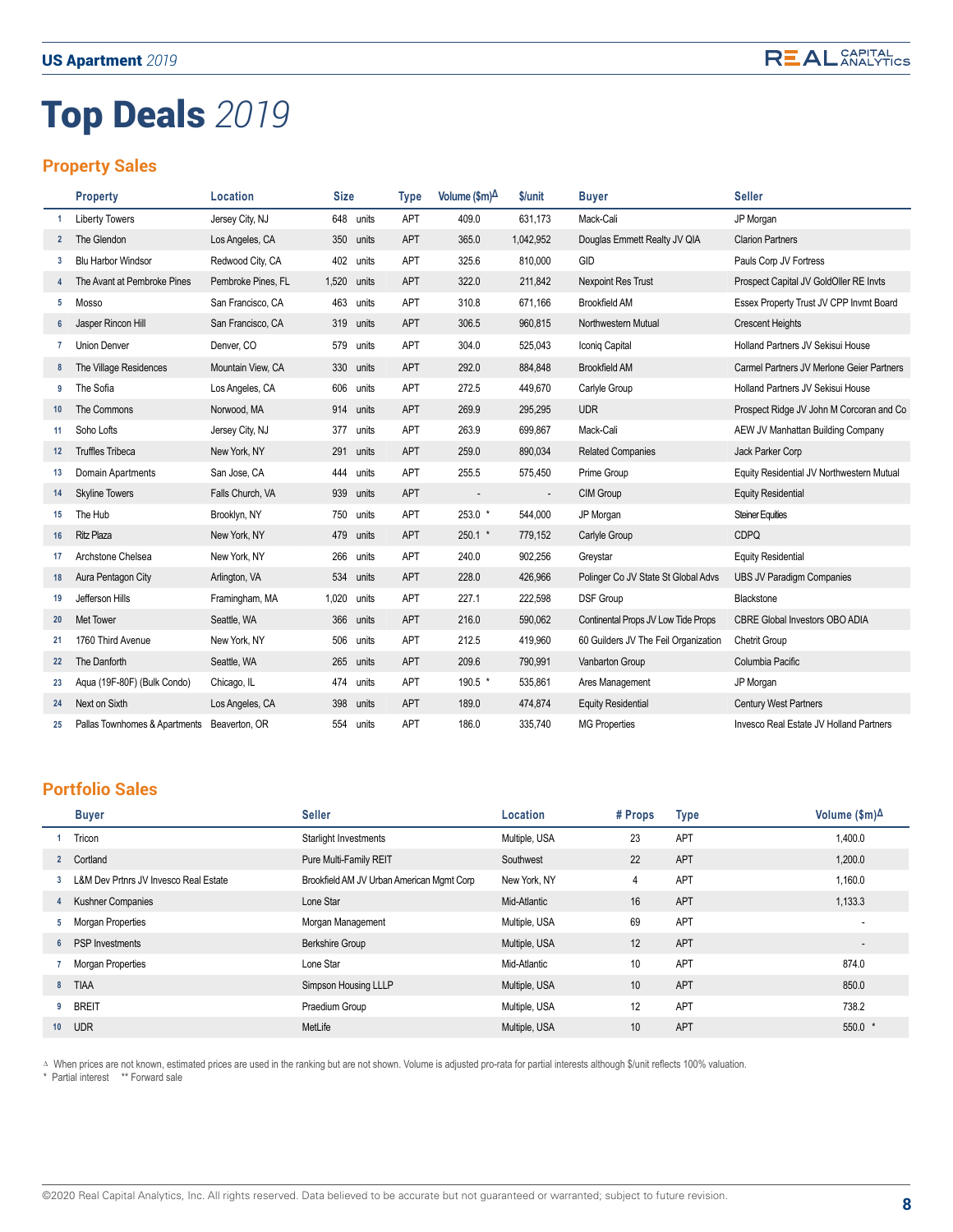# Selected Recent Transactions

| <b>Property Name</b><br><b>Address</b><br>Location<br><b>Mid-Atlantic</b> | <b>Units</b><br><b>Year Built</b><br><b>Notes</b> | <b>Price</b><br>\$/Unit<br>Qualifier    | <b>Owner/Buyer</b><br><b>Seller</b><br>S<br><b>Broker</b><br>$\leftrightarrow$                                   |
|---------------------------------------------------------------------------|---------------------------------------------------|-----------------------------------------|------------------------------------------------------------------------------------------------------------------|
| <b>F1RST Residences</b><br>1255 1st St SE<br>Washington, DC               | 325<br>2017<br>Mid/Highrise                       | \$160,500,000<br>\$493.846<br>confirmed | <b>O</b> JBG Smith from <b>S</b> McCaffery Interests JV<br>Grosvenor JV Clark Enterprises by + + Eastdil Secured |
| <b>Bell at Courthouse</b><br>2200 12th Ct N<br>Arlington, VA              | 220<br>2008<br>Mid/Highrise                       | \$120,000,000<br>\$545.455<br>confirmed | <b>O</b> Bell Partners from <b>S</b> Equity Residential by $\leftrightarrow$<br>Eastdil Secured                  |

| <b>The Dalton</b><br>1219 1st St<br>Alexandria, VA                   | 270<br>2018<br>Mid/Highrise | \$117,750,000<br>\$436.111<br>confirmed  | <b>O</b> Equity Residential from <b>S</b> Trammell Crow Co<br>(CBRE) JV WashREIT by ← CBRE                                                           |
|----------------------------------------------------------------------|-----------------------------|------------------------------------------|------------------------------------------------------------------------------------------------------------------------------------------------------|
| <b>Mayflower Seaside Towers</b><br>205 34th St<br>Virginia Beach, VA | 266<br>1949<br>Mid/Highrise | \$43,070,000<br>\$161.654<br>confirmed   | <b>O</b> Lynd JV VTS Capital Partners by ← Newmark<br>Knight Frank from $\mathbf{S}$ Harbor Group Int'l by $\leftrightarrow$<br>Newmark Knight Frank |
| East Beach Marina Apts<br>4921 Pretty Lake Ave<br>Norfolk, VA        | 137<br>2015<br>Mid/Highrise | \$35,000,000<br>\$255,474<br>approximate | <b>O</b> Bonaventure Prop Mgmt from <b>S</b> Marathon Dev<br>Group by ← Newmark Knight Frank                                                         |



**F1RST Residences Washington, DC**

#### **Midwest**

| <b>Marquee at Block 37</b><br>25 W Randolph St<br>Chicago, IL        | 690<br>2016<br>Mid/Highrise | \$265,000,000<br>\$384.058<br>confirmed  | ■ Morquard REIT from S CIM Group by ← Eastdil<br>Secured                                                                         |
|----------------------------------------------------------------------|-----------------------------|------------------------------------------|----------------------------------------------------------------------------------------------------------------------------------|
| Railway Plaza<br>507 Railway Dr<br>Naperville, IL                    | 417<br>2000<br>Garden       | \$96,125,000<br>\$230.516<br>confirmed   | ■ Cantor Fitzgerald JV BH Equities by $\leftrightarrow$ Moran & Co<br>from $\bullet$ ING Clarion by $\leftrightarrow$ Moran & Co |
| The Loden<br>5901 Lincoln Dr<br>Edina, MN                            | 246<br>2018<br>Mid/Highrise | \$68,674,000<br>\$279.163<br>confirmed   | <b>O</b> Eaton Vance RE from <b>S</b> Opus JV Founders<br>Properties by $\leftrightarrow$ CBRE                                   |
| The Bricks Waukee East<br>1400 SE Bishop Dr<br>Waukee, IA            | 216<br>2017<br>Garden       | \$25,000,000<br>\$115,741<br>approximate | <b>O</b> Four Mile Capital from <b>S</b> Jensen Group                                                                            |
| <b>English Village</b><br>545 English Village Dr<br>Indianapolis, IN | 208<br>1988<br>Garden       | \$13,650,000<br>\$65,625<br>confirmed    | <b>O</b> Pineview Equity Group from <b>S</b> The Embassy<br>Group JV Birge & Held by ← Cushman & Wakefield                       |

#### **Northeast**

| Hanover Cambridge Park<br>88 Cambridge Park Dr<br>Cambridge, MA    | 254<br>2018<br>Mid/Highrise | \$150,000,000<br>\$590.551<br>confirmed  | <b>O</b> Guardian Life Insurance from <b>S</b> The Hanover Co<br>by $\leftrightarrow$ CBRE            |
|--------------------------------------------------------------------|-----------------------------|------------------------------------------|-------------------------------------------------------------------------------------------------------|
| <b>Infinity Harbor Point</b><br>201 Commons Park S<br>Stamford, CT | 242<br>2012<br>Mid/Highrise | \$90,000,000<br>\$371.901<br>confirmed   | <b>■</b> Asher Handler by $\leftrightarrow$ CBRE from S Clarion<br>Partners by $\leftrightarrow$ CBRE |
| Brookwood on the Green<br>7405 Morgan Rd<br>Clay, NY               | 340<br>1965<br>Garden       | \$24,100,000<br>\$70.882<br>confirmed    | C Corridor Ventures from S Morgan Management<br>by ← Cushman & Wakefield                              |
| <b>Sphere Luxury Apartments</b><br>640 Boston Ave<br>Medford, MA   | 42<br>2017<br>Mid/Highrise  | \$23,110,000<br>\$550.238<br>approximate | <b>O</b> Bulfinch Cos from <b>S</b> Dark Horse Capital Partners<br>by $\leftrightarrow$ JLL           |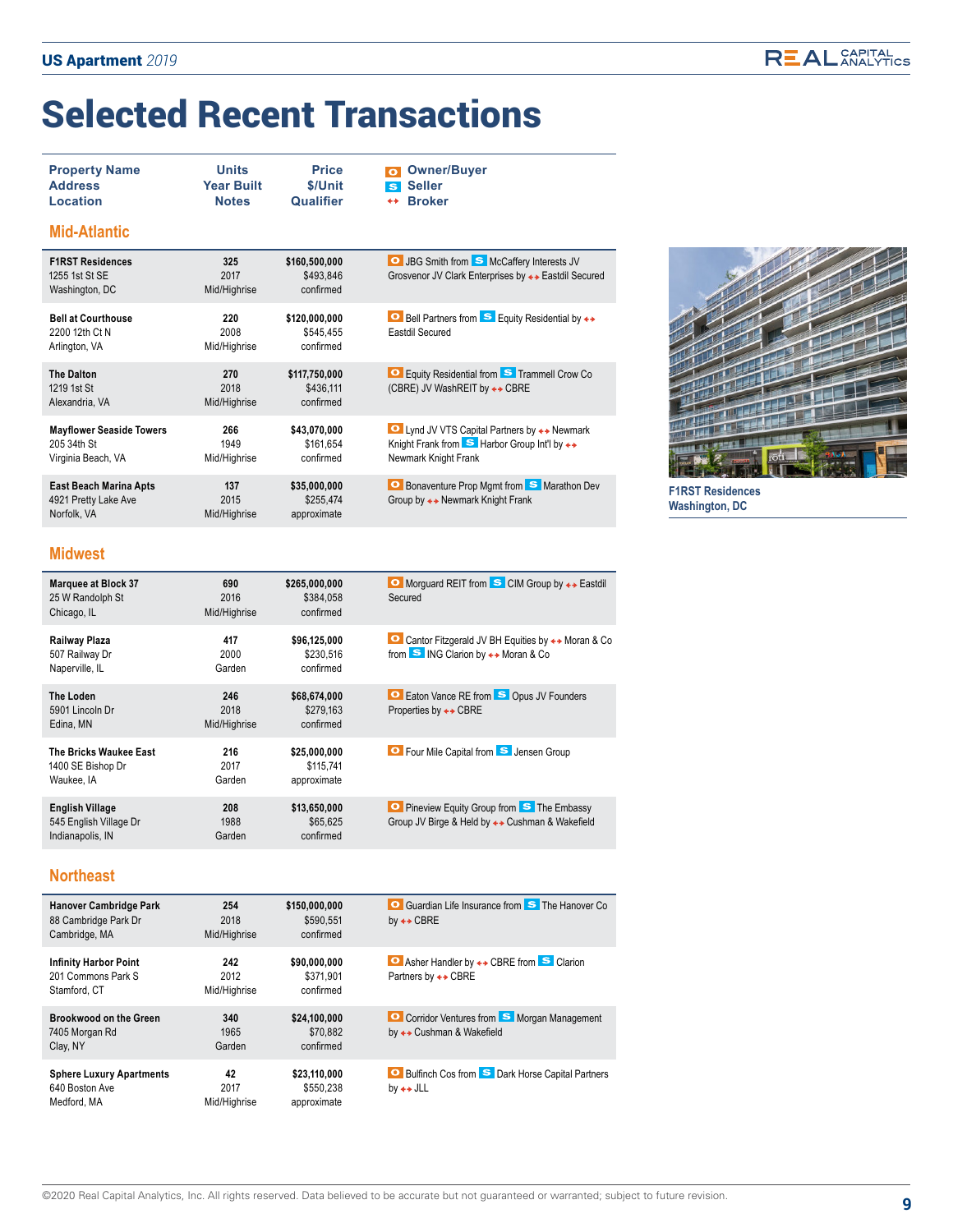# Selected Recent Transactions

| <b>Property Name</b><br><b>Address</b><br>Location                      | <b>Units</b><br><b>Year Built</b><br><b>Notes</b> | <b>Price</b><br>\$/Unit<br>Qualifier      | <b>Owner/Buyer</b><br>$\Omega$<br><b>Seller</b><br>$\mathbf{s}$<br><b>Broker</b><br>$\leftrightarrow$        |
|-------------------------------------------------------------------------|---------------------------------------------------|-------------------------------------------|--------------------------------------------------------------------------------------------------------------|
| <b>Southeast</b>                                                        |                                                   |                                           |                                                                                                              |
| <b>Grande Oasis at Carrollwood</b><br>3516 Grand Cayman Dr<br>Tampa, FL | 883<br>1989<br>Garden                             | \$121,850,000<br>\$137,995<br>approximate | <b>O</b> West Shore LLC from <b>S</b> Crescent RE Holdings<br>JV Goff Capital Partners by ++ JLL             |
| <b>Hanover Perimeter</b><br>1130 Hammond Dr NE<br>Sandy Springs, GA     | 384<br>2017<br>Mid/Highrise                       | \$117,000,000<br>\$304,688<br>approximate | ■ Black Creek Group by ← Walker & Dunlop from<br>S Ackerman & Co JV The Hanover Co by + + Walker<br>& Dunlop |
| The District at Rosemary<br>710 N Lemon Ave<br>Sarasota, FL             | 286<br>2018<br>Mid/Highrise                       | \$83,800,000<br>\$293,007<br>approximate  | Northland Investment Corp from S Greystar by<br>← Walker & Dunlop                                            |
| Verona View<br>10900 NW 17th St<br>Plantation, FL                       | 293<br>1990<br>Garden                             | \$75,000,000<br>\$255,973<br>approximate  | <b>O</b> PGIM Real Estate from <b>S</b> Duncan Hillsley<br>Capital by ← Newmark Knight Frank                 |
| <b>Tradition at Stonewater</b><br>12000 Wisdom Dr<br>Cary, NC           | 351<br>2008<br>Garden                             | \$70,000,000<br>\$199,430<br>approximate  | <b>O</b> Goldman Sachs from <b>S</b> Banner Apartments<br>by $\leftrightarrow$ JLL                           |



**Pearl on Wlshire Los Angeles, CA**

### **Southwest**

| <b>District at Scottsdale</b><br>15501 N Dial Blyd<br>Scottsdale, AZ                  | 332<br>2019<br>Mid/Highrise | \$124,000,000<br>\$373.494<br>confirmed | <b>O</b> Bluerock Res Growth REIT JV F&B Capital from<br>S Kaplan Management JV Ares Management by<br>$\leftrightarrow$ CBRE  |
|---------------------------------------------------------------------------------------|-----------------------------|-----------------------------------------|-------------------------------------------------------------------------------------------------------------------------------|
| <b>Emery West Highland Apts</b><br>3460 W 38th Ave<br>Denver, CO                      | 322<br>2017<br>Mid/Highrise | \$114.750.000<br>\$356.366<br>confirmed | O MetLife from S Trammell Crow Res                                                                                            |
| <b>Spyglass Hill Apartments</b><br>7100 E Mississippi Ave<br>Denver, CO               | 573<br>1974<br>Garden       | \$106,000,000<br>\$184.991<br>confirmed | <b>O</b> Priderock Cap Ptnrs from S Arel Capital by<br>$\leftrightarrow$ JLL                                                  |
| Aspire Tucson<br>950 N Tyndall Ave<br>Tucson, AZ                                      | 149<br>2018<br>Mid/Highrise | \$96.732.000<br>\$649.208<br>confirmed  | <b>O</b> Heitman from <b>S</b> Sterling University Housing<br>by $\leftrightarrow$ CBRE                                       |
| <b>Artemis at Spring Canyon</b><br>4510 Spring Canyon Heights<br>Colorado Springs, CO | 292<br>1996<br>Garden       | \$69,300,000<br>\$237.329<br>confirmed  | <b>O</b> Benedict Canyon Equities Inc from <b>S</b> Advenir<br>Inc JV Dome Equities by $\leftrightarrow$ Newmark Knight Frank |

#### **West**

| <b>The Danforth</b><br>1001 Broadway<br>Seattle, WA                          | 265<br>2018<br>Mid/Highrise | \$209,612,530<br>\$790.991<br>confirmed | <b>O</b> Vanbarton Group from <b>S</b> Columbia Pacific by<br>$\leftrightarrow$ CBRE   |
|------------------------------------------------------------------------------|-----------------------------|-----------------------------------------|----------------------------------------------------------------------------------------|
| <b>Pallas Townhomes &amp; Apts</b><br>15021 SW Millikan Way<br>Beaverton, OR | 554<br>1997<br>Garden       | \$186,000,000<br>\$335.740<br>confirmed | <b>O</b> MG Properties from <b>S</b> Invesco Real Estate JV<br><b>Holland Partners</b> |
| <b>Pearl on Wilshire</b>                                                     | 346                         | \$170.966.667                           | <b>O</b> Hankey Investment by $\leftrightarrow$ IPA (Marcus &                          |
| 3670 Wilshire Blvd                                                           | 2018                        | \$494.123                               | Millichap) from $\bullet$ CityView by $\leftrightarrow$ IPA (Marcus &                  |
| Los Angeles, CA                                                              | Mid/Highrise                | approximate                             | Millichap)                                                                             |
| Overlook at Bernardo Heights                                                 | 330                         | \$119,000,000                           | <b>■</b> LaSalle from S STRS Ohio by $\leftrightarrow$ Moran & Co                      |
| 15909 Avenida Venusto                                                        | 1987                        | \$360,606                               |                                                                                        |
| San Diego, CA                                                                | Garden                      | confirmed                               |                                                                                        |